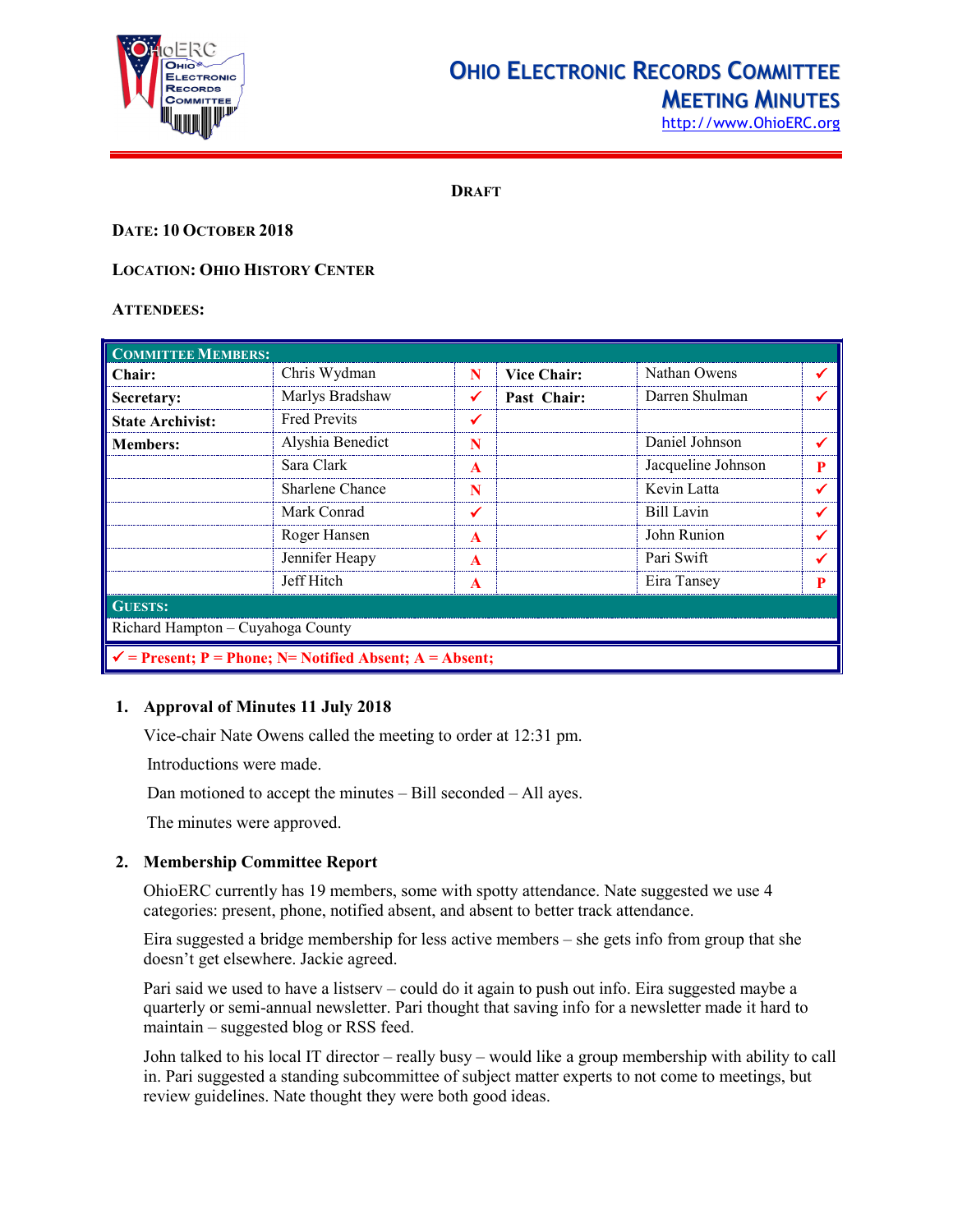

Darren said we should revive the tracking sheet. Mark suggested open forum for part and then business part. Nate suggested a message board on website. Pari suggested liaisons posting on existing listservs. Nate said the training is always well attended, so interest is out there. Marlys suggested that those who are absent, but don't call in to say they won't be there or on the phone, maybe aren't interested anymore. Mark said that people could participate on projects via email if not at meeting and still be part of a subcommittee.

## **3. State Archives Update**

CoSA is celebrating Electronic Records Day today at [https://www.statearchivists.org/programs/state](https://www.statearchivists.org/programs/state-electronic-records-initiative/electronic-records-day/)[electronic-records-initiative/electronic-records-day/](https://www.statearchivists.org/programs/state-electronic-records-initiative/electronic-records-day/) to raise awareness among state government agencies, the general public, related professional organizations, and other stakeholders about the crucial role electronic records play in their world.

Fred said the State Archives is still looking at digital management systems.

Amanda Rindler, Local Government Records Archivist, is presenting a webinar on Thursday, October 25, 2018 from 2-3 pm about email management. For more information and to register by October 22 go to: [https://www.ohiohistory.org/learn/archives-library/state-archives/local](https://www.ohiohistory.org/learn/archives-library/state-archives/local-government-records-program/training-opportunities)[government-records-program/training-opportunities](https://www.ohiohistory.org/learn/archives-library/state-archives/local-government-records-program/training-opportunities) .

We should find out if we receive the requested funds from OHRAB for online training in December or early next year.

## **4. Officer Elections/Slate for 2019**

Mark Conrad self-nominated for Vice-Chair and Marlys Bradshaw self-nominated for Secretary.

Pari motioned to move the slate for both. Dan seconded. All ayes.

The new slate was elected for 2019.

## **5. "Scan or Not to Scan" Session Updates**

- o Village of Mayfield October 12, Bill/John/Pari/Richard 50 attendees / Q&A before / courthouse tour after.
- o NEOMCA Parma, OH November 15, Bill/John/Richard 1 hour presentation only.
- o Additional requests Pari still hasn't received responses to emails tabled for now.

Nate did a presentation in Fairview last month – 12-15 people - added in the Scan Tool.

Nate asked if we should do new topics or revisit old ones for the coming year. Mark said there is constant turnover, so old material is new to new people.

Nate would like to target other areas of the state. Darren said online training would also cover that. Bill said we could improve and change things around.

Nate suggested a working group to revisit and expand Scan Tool. (Richard/Mark/Dan)

Bill sees a lot requests to convert film and fiche to digital – new area for scan tool. Nate suggested options to scan or microfilm materials. Mark can help with Excel to improve Scan Tool. Dan said it changes can be better with more direction.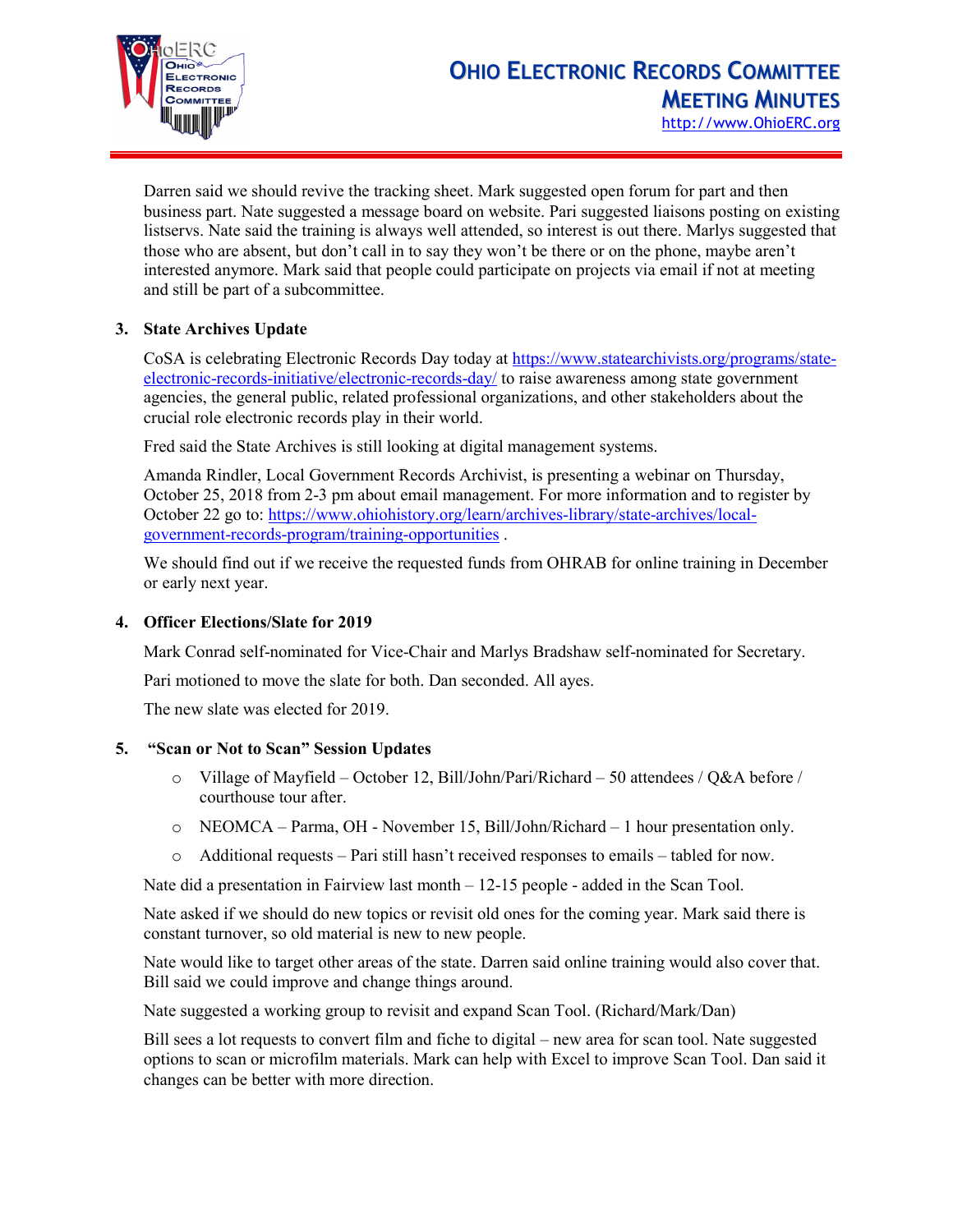

## **6. Funding Request - Online Training Module**

Ohio State can host – charge is per view (grant can cover if we get grant) – Pari thinks she can learn to do it with backup – Darren will help with creativity - possibly promote outside of state if we get enough money.

#### **7. Guidelines Review/Updates**

- o Email more user focused, simplified, removed outdated references.
- o Social Media group reviewed.

### **8. IG Resource Page Update**

John – buzzword not used as much – definition and links look good. Darren – nonprofits maybe not good on list without a disclaimer.

Expand seat at the table – records managers have something to say about data security, privacy, etc.

Pari – ARMA has new graphic records manager at center[. https://www.arma.org/page/IndustryPulse](https://www.arma.org/page/IndustryPulse) - Pulse of the Profession

#### **9. Old/New Business from the Floor**

Pari is attending ARMA in Anaheim.

Pari – start on finding pool of subject matter experts? – review current projects.

John – 4 IT people from Stark County might be interested. Dan, Pari, And Bill will also check with people.

John – asked for comments on Social Media Guidelines.

Bill – last meeting – been a pleasure – good luck.

## **10. 2019 Meeting Dates: January 9, April 10, July 10, October 9**

Cardinal classroom

Bill motioned to adjourn the meeting at 3:16 p.m. – John seconded – All ayes.